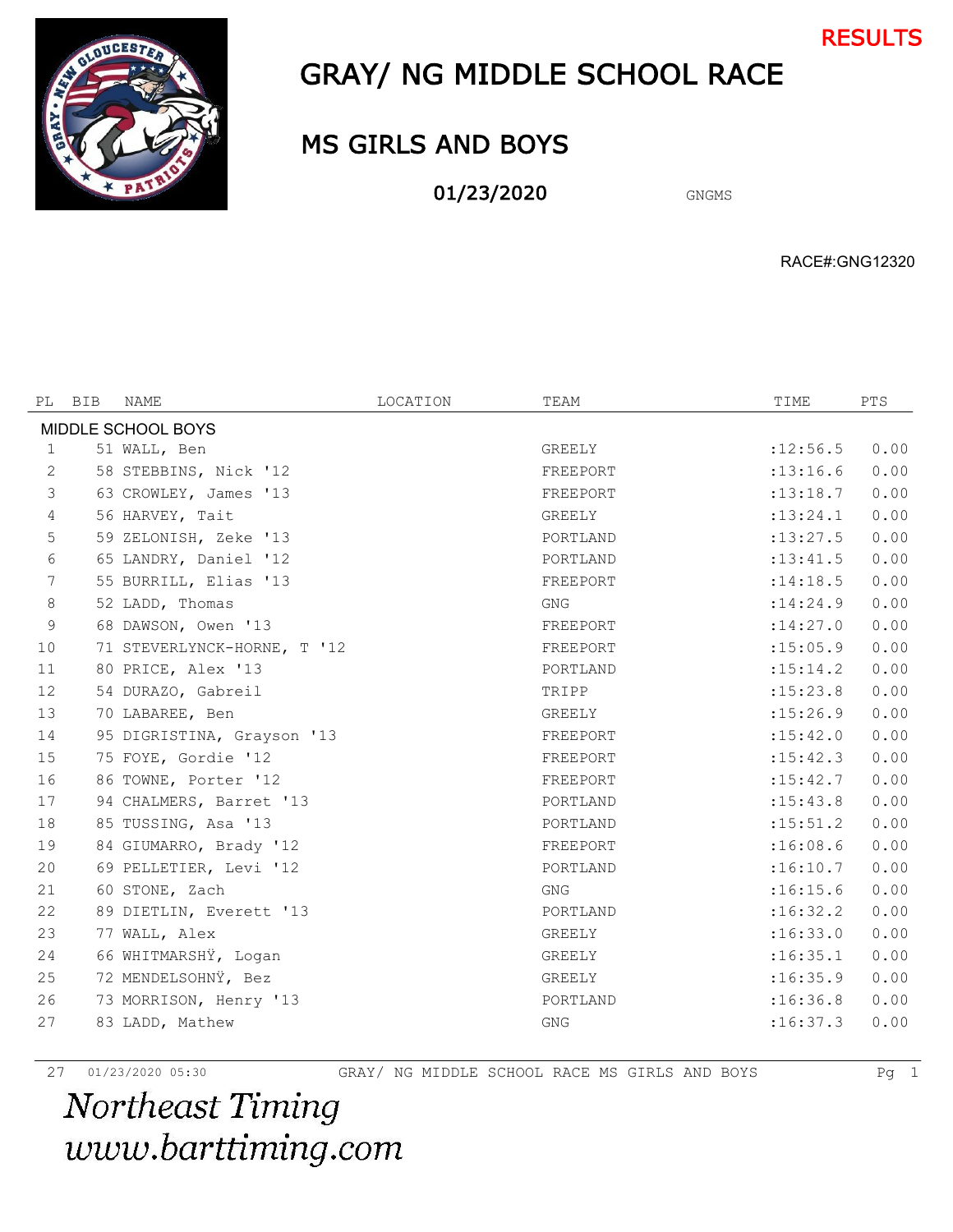| PL           | BIB | NAME                       | LOCATION | TEAM       | TIME       | PTS  |
|--------------|-----|----------------------------|----------|------------|------------|------|
| 28           |     | 103 JAQUES, Charlie '13    |          | PORTLAND   | :16:58.0   | 0.00 |
| 29           |     | 74 LANNON, Colin '13       |          | PORTLAND   | :17:02.5   | 0.00 |
| 30           |     | 61 HAWKSLEY, Keagan '94    |          | TRIPP      | :17:18.8   | 0.00 |
| 31           |     | 91 AYER, George '12        |          | PORTLAND   | :17:30.1   | 0.00 |
| 32           |     | 64 FECTEAU, Josh           |          | GNG        | : 17: 33.3 | 0.00 |
| 33           |     | 57 JOHNSON, Cole '13       |          | TRIPP      | :17:39.8   | 0.00 |
| 34           |     | 99 NADEAU, Walter '13      |          | FREEPORT   | :17:46.0   | 0.00 |
| 35           |     | 67 MACHINO, Jason          |          | <b>GNG</b> | :18:00.8   | 0.00 |
| 36           |     | 97 NEUNER, Max '13         |          | PORTLAND   | : 18:16.4  | 0.00 |
| 37           |     | 107 FREDERICK, Porter '12  |          | PORTLAND   | :18:30.3   | 0.00 |
| 38           |     | 106 BRYAND, Jonah '14      |          | PORTLAND   | : 18: 32.5 | 0.00 |
| 39           |     | 82 PERFETTI, Andrew        |          | GREELY     | : 18: 36.6 | 0.00 |
| 40           |     | 96 CONVERSE, Aaron '13     |          | FREEPORT   | :18:41.2   | 0.00 |
| 41           |     | 98 BORLAND, Jack '14       |          | PORTLAND   | : 18:58.2  | 0.00 |
| 42           |     | 62 PICKREIGN, Aiden        |          | <b>GNG</b> | :19:02.5   | 0.00 |
| 43           |     | 88 KLINGER, Garner         |          | <b>GNG</b> | :19:17.8   | 0.00 |
| 44           |     | 78 STONE, Henry            |          | <b>GNG</b> | : 21:08.2  | 0.00 |
| 45           |     | 101 JANKOWSKI, Will '12    |          | PORTLAND   | : 21: 23.2 | 0.00 |
| 46           |     | 79 LYON, Jackson           |          | GREELY     | : 21: 49.3 | 0.00 |
| 47           |     | 76 PICKREIGN, Trevor       |          | <b>GNG</b> | : 23:36.3  | 0.00 |
| 48           |     | 105 ALEXANDER, Liam '14    |          | PORTLAND   | : 25: 45.7 | 0.00 |
| 49           |     | 102 GAILEY, Elliott '14    |          | FREEPORT   | :26:23.3   | 0.00 |
| 50           |     | 104 RENDLE, Rendle '14     |          | PORTLAND   | :31:30.9   | 0.00 |
|              | 50  |                            |          |            |            |      |
|              |     | MIDDLE SCHOOL GIRLS        |          |            |            |      |
| 1            |     | 4 HARVEY, Sylvia           |          | GREELY     | :14:29.2   | 0.00 |
| $\mathbf{2}$ |     | 8 LANDRY, Mya '13          |          | PORTLAND   | :14:52.0   | 0.00 |
| 3            |     | 5 COLLIN, Anneliese '13    |          | PORTLAND   | :15:01.8   | 0.00 |
| 4            |     | 1 HASELTINE, Micayla '13   |          | FREEPORT   | :15:13.3   | 0.00 |
| 5            |     | 6 SPAULDING, Josie '13     |          | FREEPORT   | :16:13.8   | 0.00 |
| 6            |     | 16 WIGHT, Laurel '14       |          | FREEPORT   | :16:23.3   | 0.00 |
| 7            |     | 36 PROSCIA, Reed '14       |          | FREEPORT   | :16:48.4   | 0.00 |
| $\,8\,$      |     | 13 SCHUEMAN, Alina         |          | GREELY     | :16:55.2   | 0.00 |
| 9            |     | 14 FREEMAN, Elsa '13       |          | PORTLAND   | :17:15.7   | 0.00 |
| 10           |     | 18 SOBOL, Ella '13         |          | PORTLAND   | :17:28.3   | 0.00 |
| 11           |     | 9 SCHUEMAN, Chloe          |          | GREELY     | :17:39.5   | 0.00 |
| 12           |     | 12 GRUVERMAN, Siona '12    |          | FREEPORT   | : 17:44.4  | 0.00 |
| 13           |     | 37 MCDONALD, Charlotte '13 |          | PORTLAND   | :17:49.8   | 0.00 |
| 14           |     | 2 BOLDUC, Hannah           |          | <b>GNG</b> | : 17:56.2  | 0.00 |
| 15           |     | 22 GALBRAITHŸ, Ally        |          | GREELY     | : 18: 14.3 | 0.00 |
| 16           |     | 21 BLUM LEVINE, Violet '13 |          | PORTLAND   | :18:33.1   | 0.00 |
| 17           |     | 15 MARSTON, Abby '92       |          | TRIPP      | : 18:34.8  | 0.00 |
| 18           |     | 23 BACON, Hannah '14       |          | FREEPORT   | : 18: 44.3 | 0.00 |
| 19           |     | 17 HAYLOCK, Jade '89       |          | TRIPP      | : 19: 13.5 | 0.00 |
|              |     |                            |          |            |            |      |

69 01/23/2020 05:30 GRAY/ NG MIDDLE SCHOOL RACE MS GIRLS AND BOYS Pg 2<br> **Northeast Timing** www.barttiming.com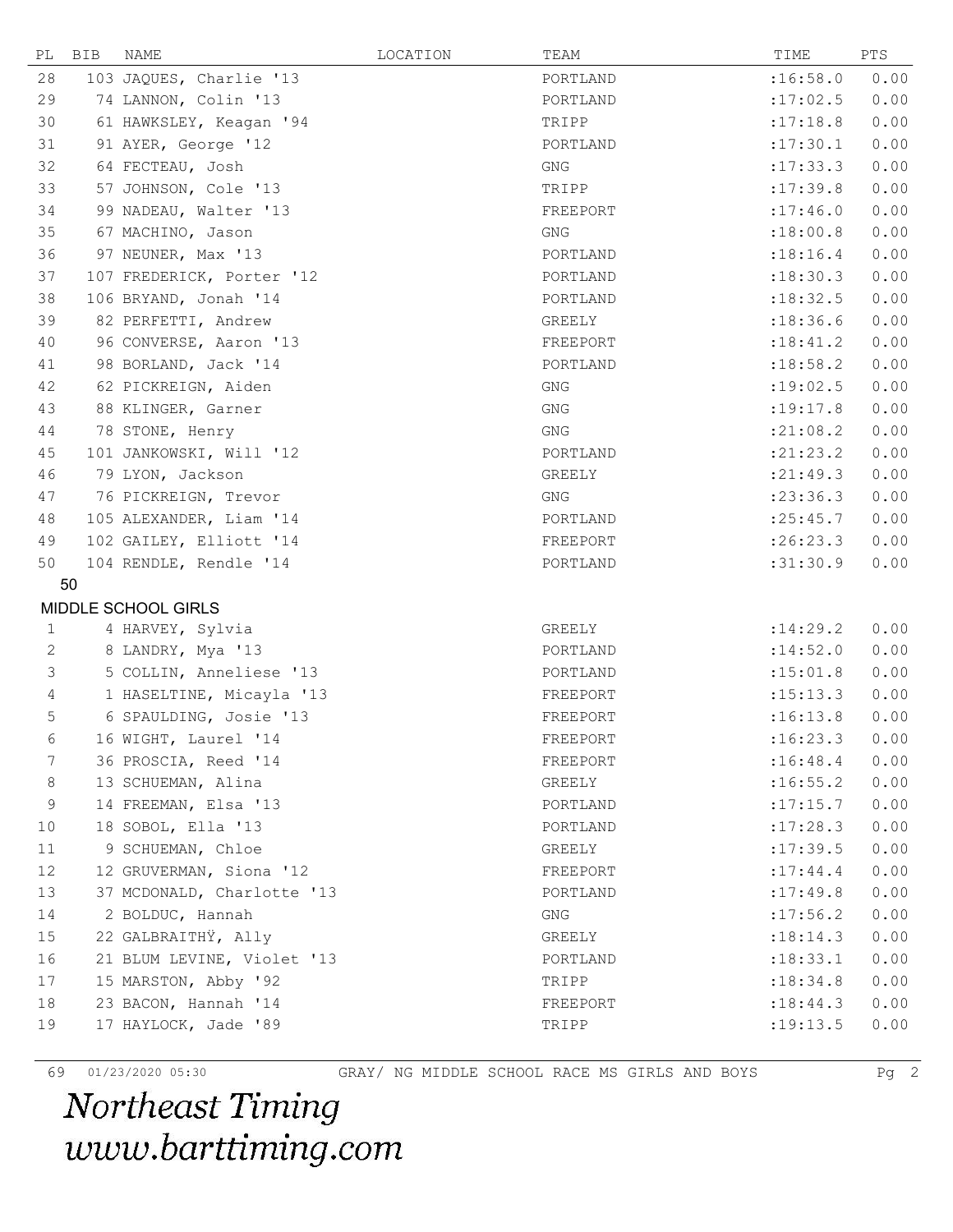| PL | BIB | NAME                       | LOCATION | TEAM     | TIME       | PTS  |
|----|-----|----------------------------|----------|----------|------------|------|
| 20 |     | 19 WHITMARSH, Delaney      |          | GREELY   | : 19: 15.4 | 0.00 |
| 21 |     | 38 CREEK, Maribel '13      |          | PORTLAND | :19:18.5   | 0.00 |
| 22 |     | 27 HIRSCHKORN, Lucinda '13 |          | PORTLAND | :19:19.7   | 0.00 |
| 23 |     | 28 VICKERSON, Mya          |          | GREELY   | :19:36.8   | 0.00 |
| 24 |     | 30 BAMPTON, Heloise '13    |          | PORTLAND | : 19:54.7  | 0.00 |
| 25 |     | 34 GIDEON, Josie '14       |          | FREEPORT | :20:28.4   | 0.00 |
| 26 |     | 35 BRYAND, Vivian '13      |          | PORTLAND | : 20: 30.7 | 0.00 |
| 27 |     | 41 ENDICOTT, Maia '13      |          | PORTLAND | : 20:34.9  | 0.00 |
| 28 |     | 32 EMERY, Marinna          |          | GREELY   | : 20: 39.5 | 0.00 |
| 29 |     | 26 WATSON, Leila '13       |          | PORTLAND | : 20:52.9  | 0.00 |
| 30 |     | 40 FIGDOR, Isabella '13    |          | PORTLAND | :21:10.1   | 0.00 |
| 31 |     | 29 KENNY, Ruth '14         |          | FREEPORT | :22:16.3   | 0.00 |
| 32 |     | 11 FECTEAU, Marin          |          | GNG      | : 22: 32.6 | 0.00 |
| 33 |     | 39 VAN MIERLO, Anneke '13  |          | PORTLAND | : 24:09.6  | 0.00 |
| 34 |     | 10 BROOKE, Charlott '00    |          | TRIPP    | : 28:56.8  | 0.00 |
| 35 |     | 3 SEALY, Molly '88         |          | TRIPP    | :30:52.5   | 0.00 |
| 36 |     | 20 GAUTHIER, Kayla '56     |          | TRIPP    | :31:50.5   | 0.00 |

86 01/23/2020 05:30 GRAY/ NG MIDDLE SCHOOL RACE MS GIRLS AND BOYS Pg 3<br> **Northeast Timing** www.barttiming.com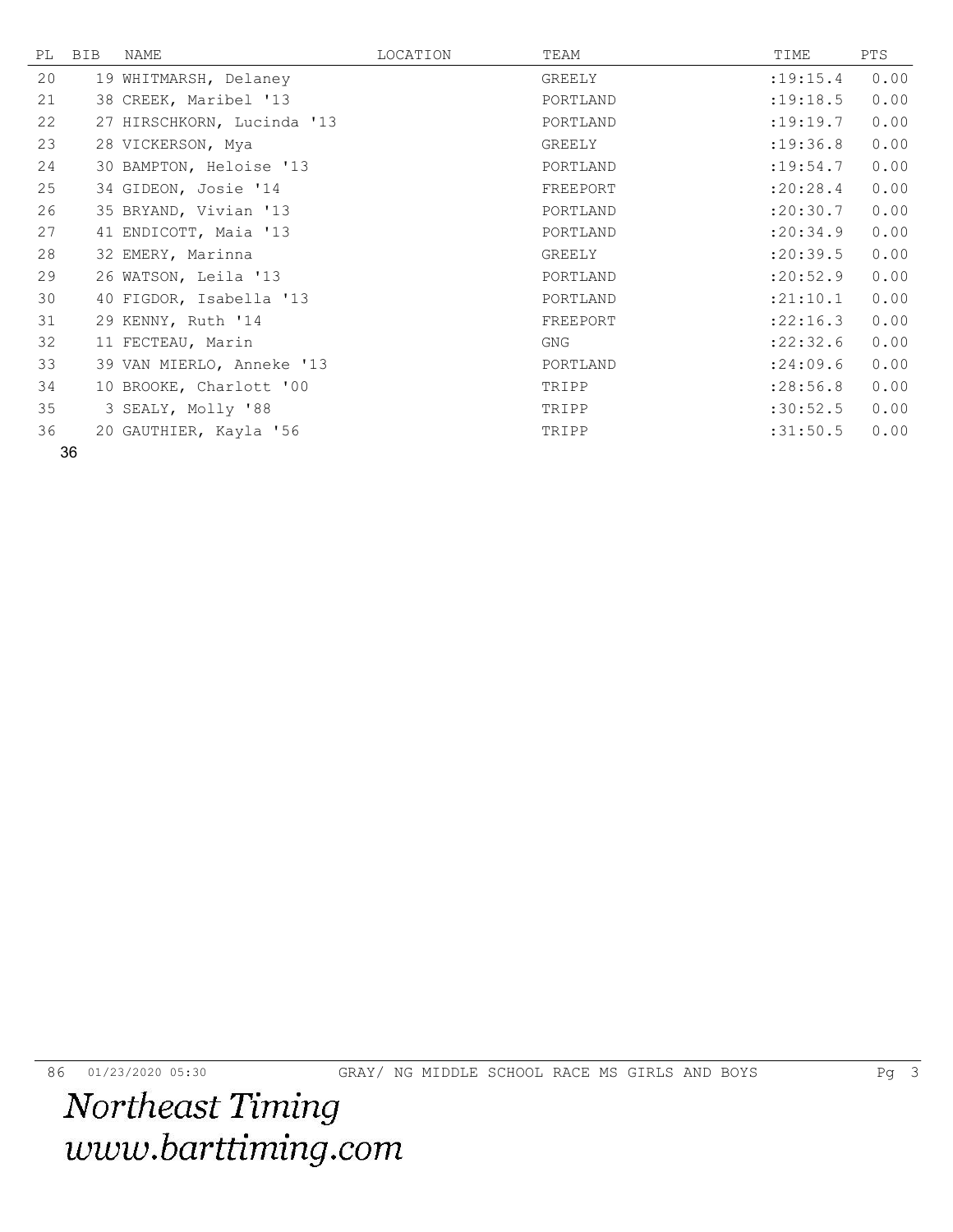### **GRAY/ NG MIDDLE SCHOOL RACE**

Race GNG12320

## **WOMEN TEAM RESULTS**

| Plc        | Team | <b>DIV</b> | <b>EVENT 1</b> |      | EVENT 2 | EVENT 3 | EVENT 4 | TOTAL |
|------------|------|------------|----------------|------|---------|---------|---------|-------|
| 1 FREEPORT |      | 4          |                | 22.0 |         |         |         | 22.0  |
| 2 PORTLAND |      | 4          |                | 24.0 |         |         |         | 24.0  |
| 3 GREELY   |      | 4          |                | 34.0 |         |         |         | 34.0  |
| 4 TRIPP    |      | 4          |                | 77.0 |         |         |         | 77.0  |